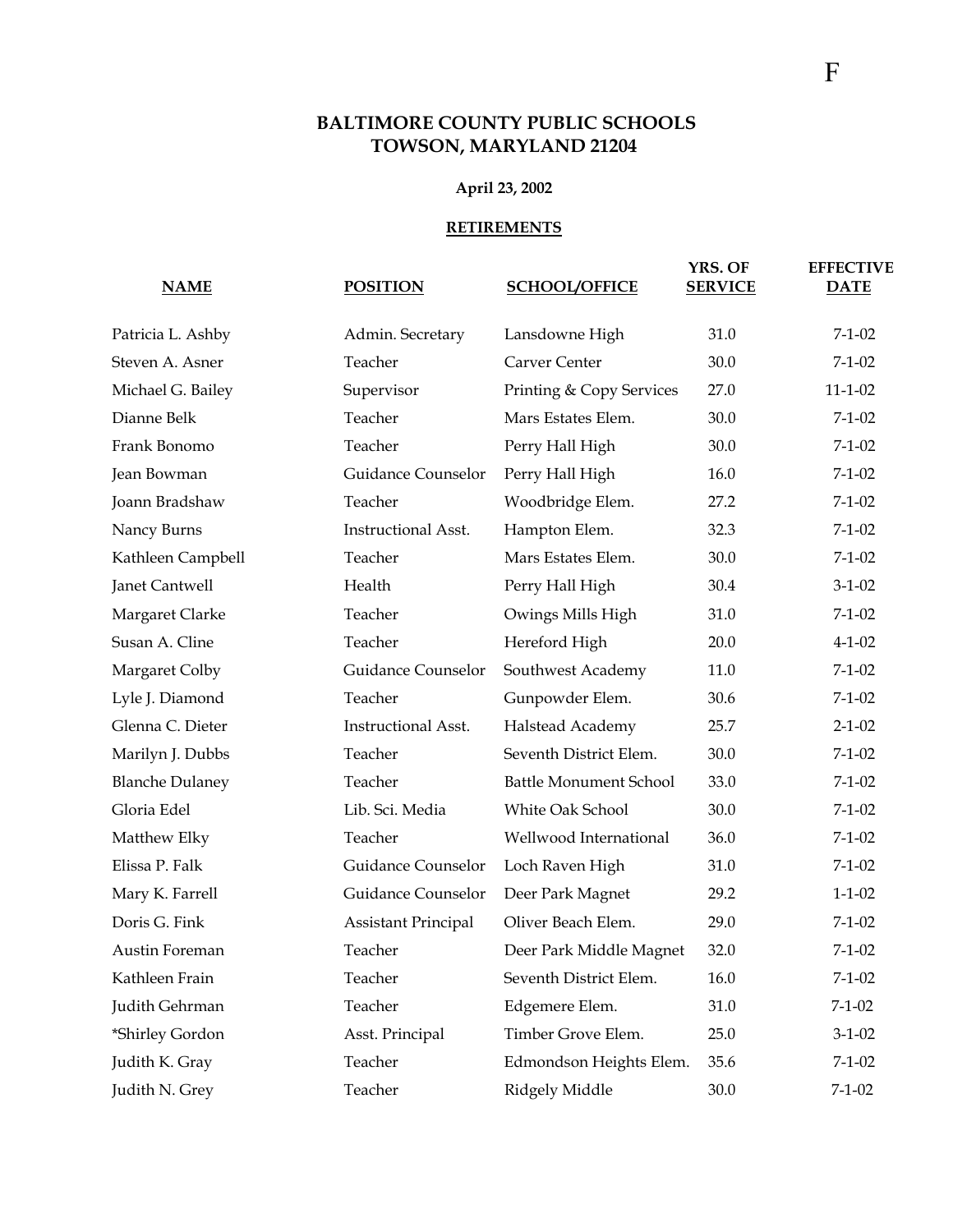| Kathryn A. Gunning   | Administrative Asst. | Southeast Area                | 30.0 | $2 - 1 - 02$ |
|----------------------|----------------------|-------------------------------|------|--------------|
| Richard J. Harden    | Teacher              | Western School of Tech.       | 20.0 | $7 - 1 - 02$ |
| Wilma K. Harman      | Teacher              | Rosedale Center               | 27.0 | $7 - 1 - 02$ |
| Darcel B. Harmon     | Teacher              | Deer Park Middle              | 31.0 | $4 - 1 - 02$ |
| Agnes M. Hawthorne   | Mentor               | Halstead Academy Elem.        | 34.0 | $7 - 1 - 02$ |
| Willard C. Heilman   | Asst. Principal      | Eastern Tech. High            | 37.0 | $7 - 1 - 02$ |
| Mary Ann Huber       | Teacher              | Chesapeake High               | 24.0 | $7 - 1 - 02$ |
| Kenneth Jackson      | Teacher              | Perry Hall Middle             | 31.0 | $7 - 1 - 02$ |
| Dawn Johnson         | Teacher              | Chapel Hill Elem.             | 31.0 | $7 - 1 - 02$ |
| Mary Jo Kehoe        | Teacher              | Dumbarton Middle              | 30.0 | $7 - 1 - 02$ |
| Paulette Kirkpatrick | Teacher              | Perry Hall High               | 29.0 | $7 - 1 - 02$ |
| Charles Koester      | Teacher              | Sandalwood Elem.              | 34.0 | $7 - 1 - 02$ |
| Frederick Laser      | Teacher              | Hereford High                 | 30.2 | $7 - 1 - 02$ |
| Carol K. Lefferts    | Instructional Asst.  | Deer Park Elem.               | 14.0 | $7 - 1 - 02$ |
| Linda A. Levin       | Teacher              | Deer Park Elem.               | 30.0 | $7 - 1 - 02$ |
| Nancy Mace           | Teacher              | Perry Hall Elem.              | 27.0 | $7 - 1 - 02$ |
| William Marshall     | Teacher              | Towson High                   | 28.0 | $7 - 1 - 02$ |
| Sally McFarland      | Nurse                | Woodlawn Middle               | 17.0 | $3-1-02$     |
| Susan Moskovitz      | Teacher              | Edmondson Heights Elem.       | 31.0 | $7 - 1 - 02$ |
| Joan M. Mullen       | Lib. Sci. Media      | Eastern Tech. High            | 30.0 | $7 - 1 - 02$ |
| Amy Nardone          | Clerk IV             | Timonium-Food & Nutrition 8.0 |      | $4 - 1 - 02$ |
| Deborah Nelson       | Lib. Sci. Media      | Woodbridge Elem.              | 28.0 | $7 - 1 - 02$ |
| Zenea Nelson         | Mentor               | Milbrook Elem.                | 23.0 | $7 - 1 - 02$ |
| Susan L. Neville     | Teacher              | Relay Elem.                   | 30.0 | $7 - 1 - 02$ |
| Edward C. Novak      | Teacher              | Golden Ring Middle            | 30.0 | $7 - 1 - 02$ |
| Patricia J. Perry    | Teacher              | Home & Hospital               | 28.0 | $7 - 1 - 02$ |
| Debra A. Perseghin   | Teacher              | Grange Elem.                  | 27.5 | $2 - 1 - 02$ |
| Pamela Plummer       | Teacher              | Dumbarton Middle              | 30.0 | $7 - 1 - 02$ |
| Diane Pry            | Teacher              | Elmwood Elem.                 | 33.0 | $7 - 1 - 02$ |
| Kenneth H. Ridenour  | Teacher              | Deep Creek Middle             | 35.0 | $7 - 1 - 02$ |
| Robert W. Riggs      | Teacher              | Dundalk High                  | 32.0 | $7 - 1 - 02$ |
| Michael Rozalski     | Teacher              | Western School of Tech.       | 30.0 | $7-1-02$     |
| Phyllis Rubenstein   | Teacher              | White Oak School              | 36.0 | $7 - 1 - 02$ |
| Marilyn J. Runge     | Guidance Counselor   | Perry Hall Elem.              | 33.0 | $7-1-02$     |
| Diana A. Saunders    | Teacher              | Loch Raven High               | 15.0 | $7 - 1 - 02$ |